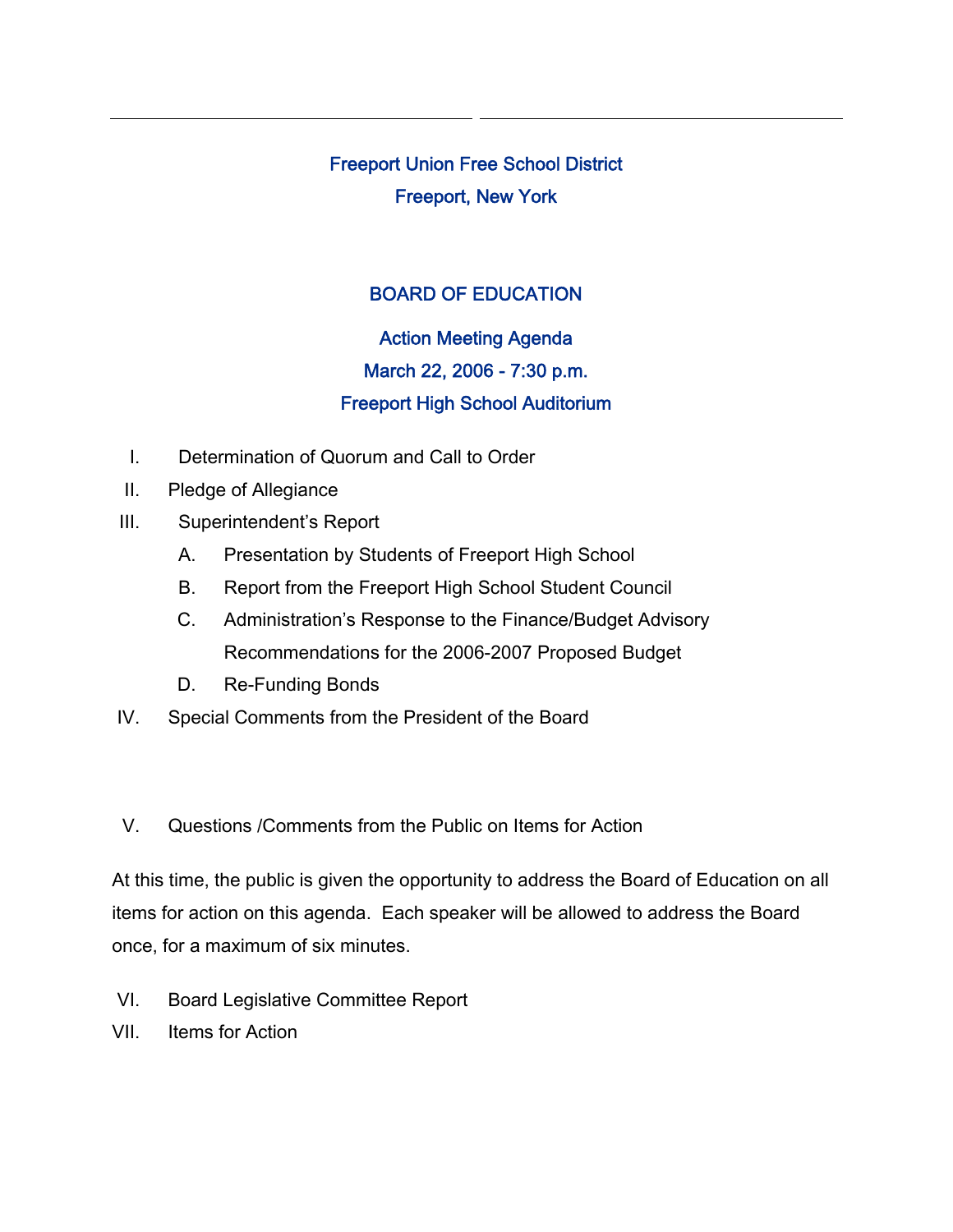## Consent Agenda

Consent Agenda Items:

BE IT RESOLVED that the Board of Education of the Freeport Union Free School District hereby approves the following items; A; B (I, 2, 3, 4, 5, 6); C (1)).

A. Consent - Approve

Acceptance of the Minutes:

February 1, 2006; February 2, 2006; February 15, 2006; March 1, 2006; March 7, 2006

A. Consent - Approve

Personnel Action

- 1. Request for Leave of Absence
- 2. Change of Status
- 3. Retirement of Staff
- 4. Resignation of Staff
- 5. Termination of Staff
- 6. Appointment of Staff
- B. Consent Approve

### Education

1. Acceptance of the Minutes from the Committees on Special Education and Preschool Special Education

February 17, 2006

C. Other Items for Action